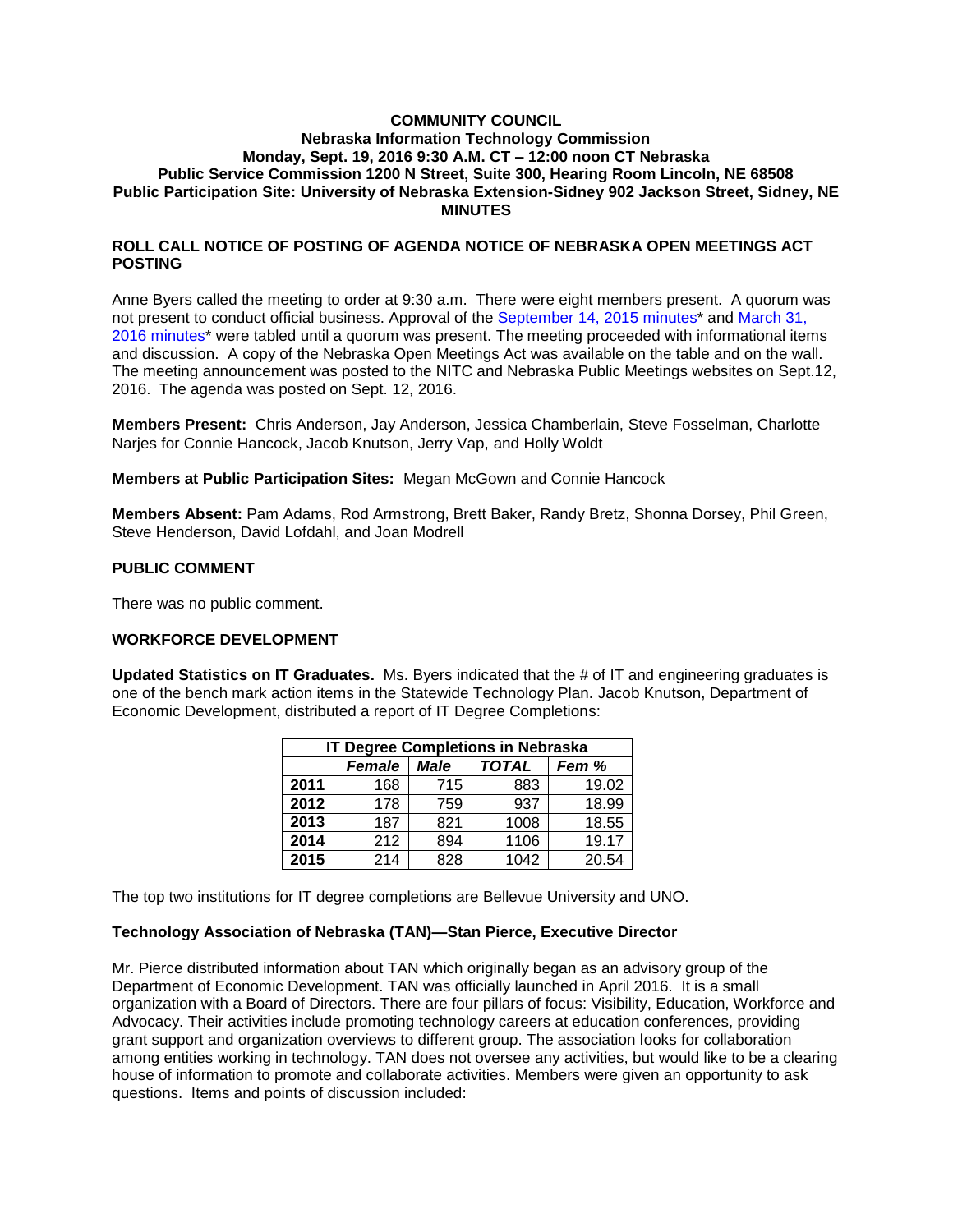- The need to reach youth at an early age to introduce and expose them to IT careers even prior to middle school age.
- Best to have "young" professionals talk to youth about IT careers.
- NDE, NDED, and Governor's office could drive the effort to include IT curriculum in schools.
- Many public libraries host IT classes and activities for both adults and youth.
- It was recommended to bring everyone to the table to begin strategizing about IT access for families. Even though schools are providing students with notebooks or tablets, the home may not have internet available.

# **JOINT COMMUNITY AND ED COUNCIL EQUITABLE BROADBAND ACCESS FOR STUDENTS ACTION ITEMS**

**Potential TV White Space Project—Tom Rolfes, NITC Education Manager.** The statewide technology plan has action items that involve both the Education and Community Councils:

- Action: Expand awareness and address the need for equity of access as it relates to digital education.
- Action: Support the Education Council's efforts to expand awareness and address the need for equity of access as it relates to digital education.

Some schools that have implemented one-to-one devices for students are finding that not all students have sufficient, reliable internet access at home. Mr. Rolfes presented a briefing paper which provided background information and made two recommendations:

**RECOMMENDATION 1:** Public and private schools that rely heavily on digital curriculum resources, and who expect students to connect to the Internet in order to complete homework assignments, should take steps to assess which students have sufficient wired internet speeds at home.

**RECOMMENDATION 2:** Public and private schools should take steps to assist student households that have inadequate internet access to achieve equity of access.

Mr. Rolfes asked council members to review the document and send him any suggestions. Members suggested adding the broadband coverage map, rural poll data and information on satellite.

Commissioner Vap said that the FCC is in the process of reforming the Lifeline program to provide assistance for broadband to low-income consumers. The changes are expected to become effective December 1, 2016. The FCC will allow a Lifeline credit of \$9.25 to be applied to broadband service. Some providers have programs for low-income consumers.

Mr. Rolfes also discussed TV white space. A primer was included in the meeting materials. TV white space is not hindered by weather, buildings, etc. and works within a ten mile radius. The first national white space pilots have been completed. Each customer premise interacting with the base station must also have a UHF antenna, customer converter, and Wi-Fi router. A few schools in Nebraska are interested in using TV white space.

**Wi-Fi Lending Program, Norfolk Public Library—Jessica Chamberlain.** Norfolk Public Library's Wi-FI lending program started in August. The library's four hotspots can be checked out for up to three weeks. There is a waiting list for hot spots. The response from the community has been positive.

## **UPDATES/ANNOUNCEMENTS**

**Broadband Conference.** The Nebraska Telecommunications Association (NTA) was planning to discuss possibly sponsoring another broadband conference at their board meeting. If they are supportive,